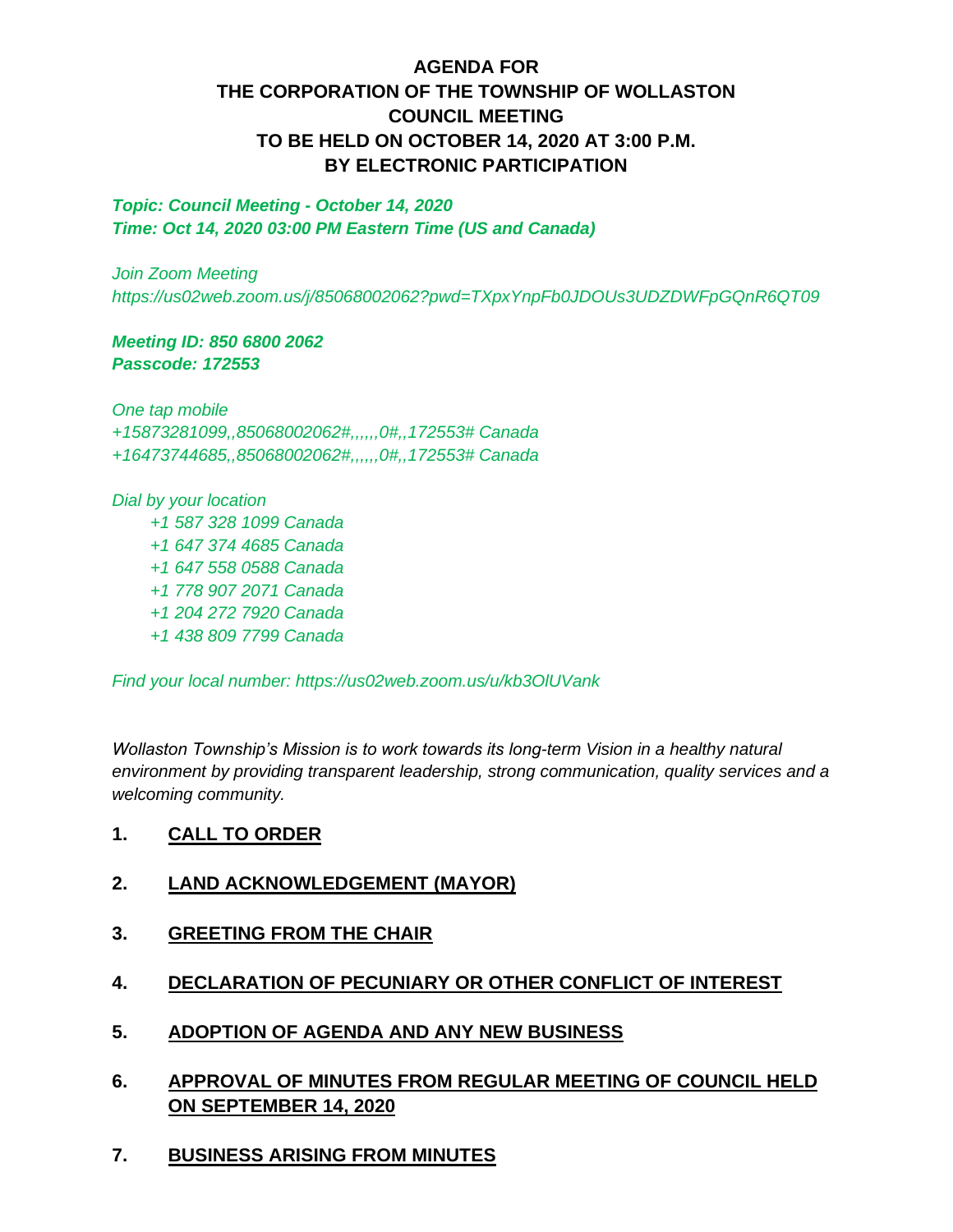# **8. DELEGATIONS TO COUNCIL**

**(a) Tyler Peter, Greenview Environmental**

## **9. STAFF REPORTS**

- **(a) Clerk**
- **(b) Treasurer**
- **(c) Committee of Adjustment**
- **(d) Road Supt/Waste Site**
- **(e) Chief Building Official**
- **(f) Fire Chief**
- **(g) Council: i. Mayor Shaw ii. Councillor Conlin**
- **(h) Consultant Report**

# **10. ITEMS FOR DISCUSSION AND MOTIONS**

- **(a) Clerk: Sale of Shoreline Road Allowances for: Cathy Harris, Shawn and Ronald Kauth, Ronald Kauth and Lindsey and Adam Low**
- **11. ITEMS TO BE READ – to be brought forward for discussion and/or motion if necessary**
	- **(a) Clerk: Bag Tag Fees: Deferred from September 14th, 2020 meeting. Amended Report attached**
	- **(b) Clerk: Request to amend Procedural By-law – meeting date and time change. Amended Report attached**
	- **(c) Clerk: Report regarding Administrative Monetary Penalty System and By-law Enforcement**

### **12. CORRESPONDENCE FOR COUNCIL INFORMATION**

- **(a) Ontario News: Updates**
- **(b) County of Hastings: Updates**
- **(c) FCM: Updates**
- **(d) AMO: Updates**
- **(e) Library Board: Minutes of July 15, July 30 and September 02, 2020**
- **(f) North Hastings Economic Development Committee: Minutes of January 06, February 03, June 01 and August 31, 2020**
- **(g) Ministry of Indigenous Affairs: Treating Negotiations and Protecting Food Safety Act, 2020**
- **(h) EORN: Newsletter**